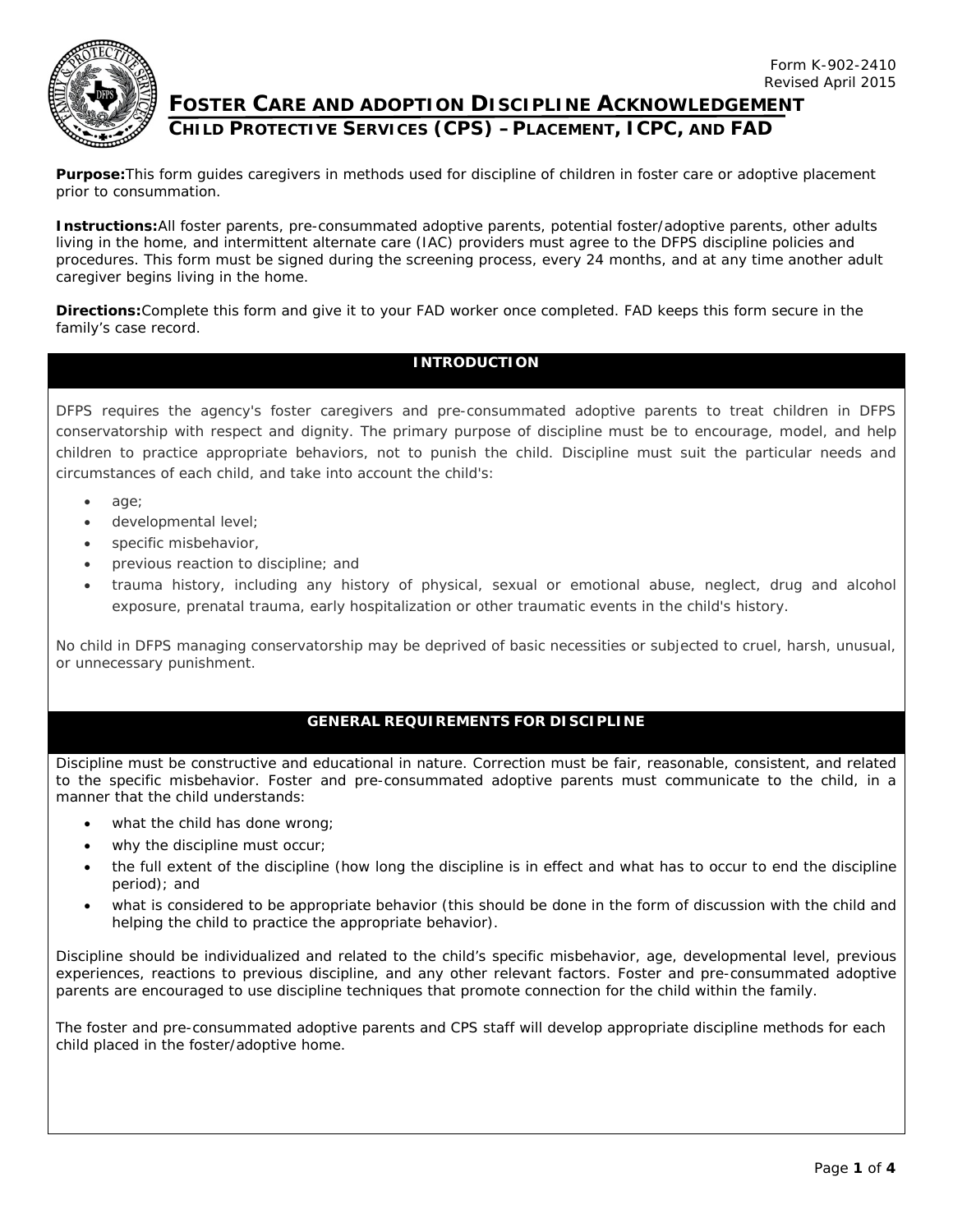## **ALLOWABLE FORMS OF DISCIPLINE**

Discipline must suit the child's age, circumstances, and developmental needs. Methods of discipline may include:

- establishing routines;
- setting reasonable limits;
- modeling appropriate behavior;
- offering two acceptable choices;
- offering compromises;
- offering a "redo";
- scripting;
- repeating the behavior correctly with the adult;
- giving the child time to settle down in a way that feels safe to him or her;
- speaking slowly to the child;
- giving time for the child to process the request or instruction (count to five slowly in your head);
- repeating instructions;
- taking "time-out\*" or a "time-in";
- enforcing or permitting logical or natural consequences;
- catching the behavior while it is still minor;
- using a low, slow, moderated voice;
- praise and recognition of desirable behaviors; and
- reinforcing desired behavior.

\*Time-out separates the child from the family, discourages connection, and may be correlated with dissociative tendencies in traumatized children. They should be used very sparingly, if ever. When used, timeouts must have reasonable time periods and be supervised by an adult. Reasonable time-out periods consist of one minute for every year of the child's age.

Additional strategies for managing the child's behavior, if needed, should be listed in the child's service plan.

#### **FORMS OF DISCIPLINE REQUIRING CPS APPROVAL**

**Restrictions of a child's activities**, such as grounding a child from an activity, which will be imposed on a child for *more than 30 days*, must be reviewed by the appropriate Child Protective Services staff member *before or within 24 hours of* imposing the restriction (see below).

**Restrictions to a particular room or building** that will be imposed on a child for *more than 24 hours*must have approval from the appropriate Child Protective Services staff member *before or within 24 hoursof* imposing the restriction (see below). Restrictions that constitute seclusion are not allowed.

**RESTRICTION APPROVAL:** In order to gain approval for these restrictions, foster parents must call the child's caseworker *before or within 24 hoursof* imposing the restriction. The child's caseworker will contact the appropriate management for approval or denial regarding the restriction. The caseworker or other designated staff member will contact the foster parent with a determination of whether the restriction will be allowed.

#### **CORPORAL PUNISHMENT IN SCHOOLS**

Foster and pre-consummated adoptive parents and CPS staff must **not** give permission to any person or entity (including schools) to discipline a foster or pre-consummated adoptive child in ways that are not consistent with the Department's discipline policy. A school cannot be prevented from using corporal punishment, but, if asked to consent to a school policy that includes corporal punishment, a foster or pre-consummated adoptive parent must refuse. If a caregiver becomes aware that a school intends to use corporal punishment to discipline a child in CPS conservatorship, the caseworker should be notified, so that CPS can attempt to intervene and convey the compelling reasons against this form of punishment with respect to this population of children.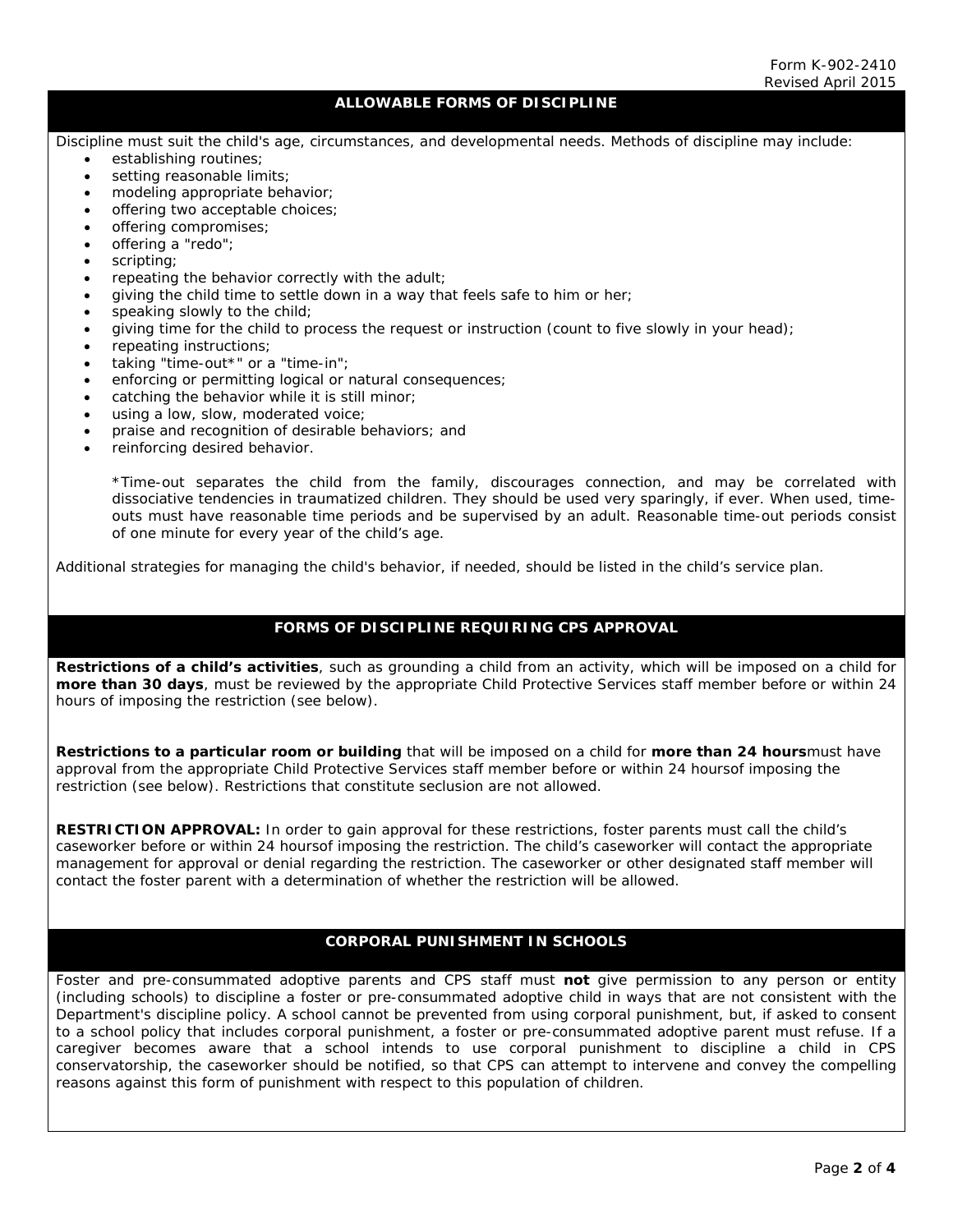#### **INFANTS**

Foster and pre-consummated adoptive parents who care for infants must understand discipline of any type is not appropriate or permitted for infants. Infant is defined as a child from birth to 17 months. Infants do not have the cognitive ability to understand verbal direction and modify their behavior accordingly. Nothing can substitute for adult supervision and interaction. For example, if a 14-month-old is wandering toward the street, a caregiver can say "Stop! I need you to stay close to me," but this cannot substitute for physically preventing the child from entering the street. The caregiver cannot expect the child to stop and cannot expect the infant to not repeat this behavior.

This does not mean that an infant should not experience natural consequences for their behavior, but rather that the caregiver should not expect any cognitive learning or behavior modification to result. For example, if a 15-month-old bites someone, the caregiver should separate the biting infant and show empathy for the biting victim, but you cannot expect any consequences that the infant experiences to affect future biting behavior.

While an infant should experience natural, non-punitive consequences (e.g. being moved away from a hot stove), any expectation that an infant learn and modify his behavior could lead to unrealistic expectations, decreased supervision necessary to prevent dangerous situations, and frustration on the part of the caregiver.

#### **PROHIBITED FORMS OF DISCIPLINE AND THERAPEUTIC INTERVENTIONS**

Physical discipline (such as spanking) **must not** be used on a child in any DFPS foster home or pre-consummated adoptive home.Any form of discipline used **may not** violate any of the specific prohibitions in *Minimum Standards for Child-Placing Agencies*. Discipline of children must not result in bruises, welts, burns, fractures, sprains, exposure, poisoning, or other types of injuries.

The child has the right to be free from any harsh, cruel, unusual, unnecessary, demeaning, or humiliating punishment which includes, but not limited to:

- shaking the child:
- subjecting the child to corporal punishment;
- threatening the child with corporal punishment; and
- any unproductive work that serves no purpose except to demean the child, such as moving rocks from one pile to another or digging a hole and then filling it in.

Discipline may not consist of withholding food, shelter, visitation, supervision, medical or educational care, other necessities, mail, or special items such as Christmas gifts, or birthday gifts. Threatening the child with loss of placement, name calling or labeling the child, and embarrassing or degrading the child are not acceptable forms of discipline. Additionally, one child in care may not discipline or punish another child in care, except when babysitting, as allowed by Minimum Standards for Child-Placing Agencies.

**Holding Intervention is prohibited.** Holding intervention is sometimes used as a therapeutic approach to promote the child's ability to bond with others and is not used to hold or restrain a child from harming himself or others. This form of therapy is considered a restraint used in non-emergency situations and, therefore, may not be used as a therapeutic approach with children in DFPS foster or pre-consummated homes, even if recommended by a licensed psychologist or psychiatrist.

Restraints and seclusion are never allowed as a form of discipline and they are prohibited for all purposes for any child placed in a DFPS foster or adoptive home, subject only to a very limited exception for "short personal restraints" as provided below.

The definitions below are adapted from the *Minimum Standards for Child-Placing Agencies*

**RESTRAINT** is defined as the use of physical force alone, the use of a device, or the use of emergency medication in order to assist a child in regaining control. This includes personal restraint, mechanical restraint, and emergency medication.

- **CHEMICAL RESTRAINT** is defined as the use of any chemical, including pharmaceuticals, through topical application, oral administration, injection, or other means, solely for the purpose of immobilizing a child or sedating a child as a mechanism of control. Chemical restraints are prohibited.
- **MECHANICAL RESTRAINT**is defined as the application of a device for the purpose of restricting the free movement of the whole or a portion of a child's body in order to control physical activity. Mechanical restraints are prohibited.